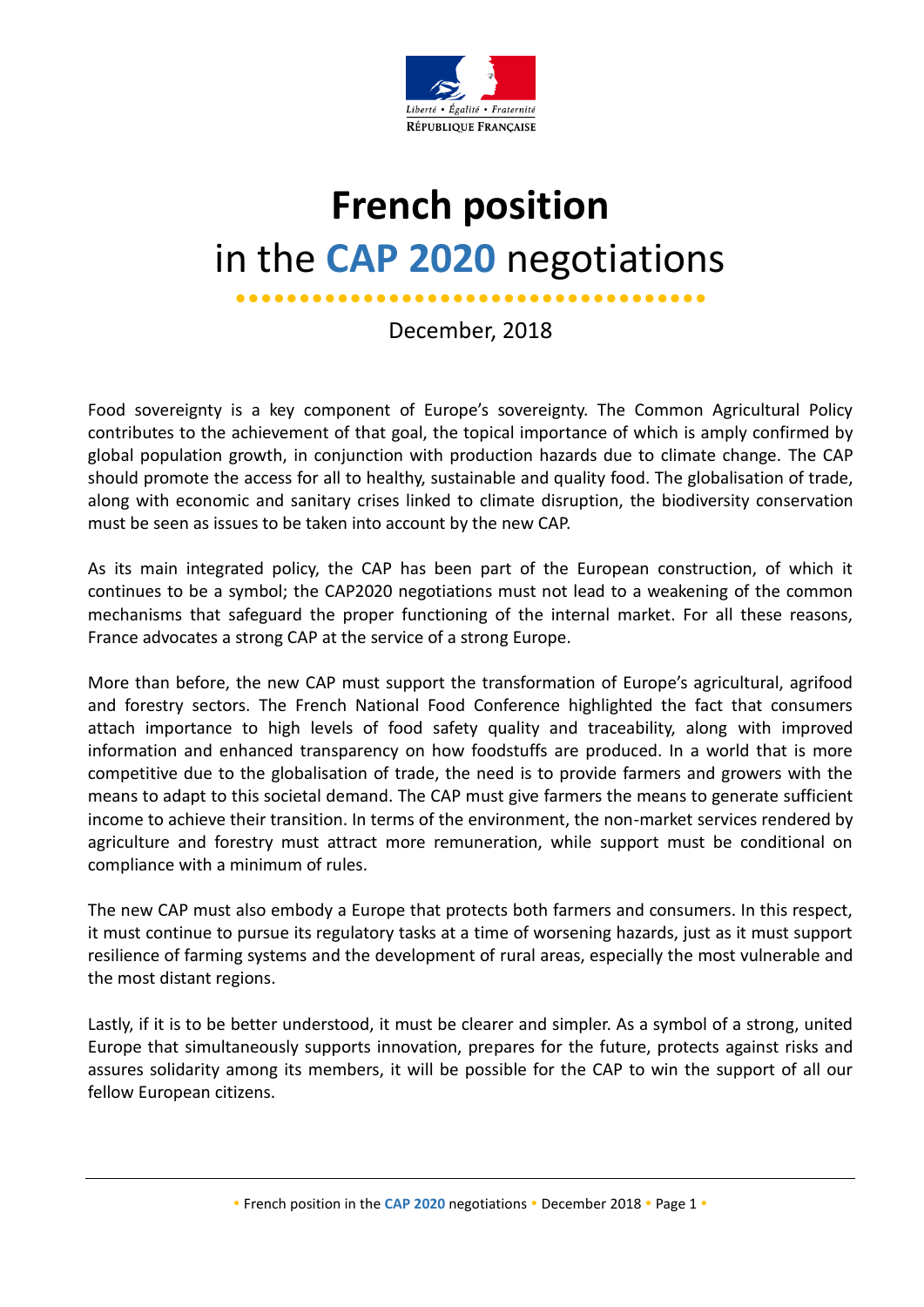#### **A SHARED, STRONG CAP THAT SERVES A STRONG EUROPE**

**Working through common rules and funding, the CAP is essential to the proper functioning of the internal market insofar as it prevents divergence between national policies that would distort competition. This fundamental principle must be preserved in the next CAP. That is why:**

- **France requests that the number of optional mechanisms should be limited as far as possible with the** definition, where appropriate, of obligations for Member States to regulate the flexibilities granted, for example in terms of thresholds or ceilings.
- **•** The basic payment makes it possible to ensure common and significant levels of sanitary and environmental requirements throughout the European Union. It forms in this way a common core for all the Union's farmers and growers. France is also in favour of the Commission's proposal on internal convergence and the possibility of adopting average uniform amounts for homogeneous areas.
- The reduction of the CAP budget proposed by the Commission, while the EU budget is nevertheless in expansion, cannot be accepted. For the CAP to remain a strong EU policy, France asks that its budget be maintained in current prices at the level of the EU-27 budget for the 2014-2020 period. France agrees with the Commission's approach for a first pillar fully financed from the EU budget and a cofinanced second pillar (not including additional contributions transferred from the first pillar) while considering that the cofinancing rates proposed by the Commission are not satisfactory.

## **A CAP THAT SUPPORTS THE TRANSFORMATION OF THE AGRICULTURAL AND FOOD SECTORS**

**To ensure food security, the EU needs structured and sustainable value chains that create more value and in which this value is better shared. The new CAP must facilitate everything that promotes improvement in the structural organisation of sectors, enhancement of their competitiveness, grouping of market supply and contractualisation, as well as support for quality schemes. Therefore:**

- **•** France takes a very favourable view of the extension of operational programmes to include sectors other than fruit and vegetables sector, wine sector, apiculture sector, olive oil and table olives sector. European regulations must allow Member States to combine coupled support and operational programmes. It is for that reason that France wishes to see the maximum financial allocations defined for the various types of support (12% coupled payments of which at least 2% is dedicated to proteins, 3% to operational programmes) merged under a single 15% cap for all schemes. Thereby it will enable sectors to be provided with support using tools to target their specific issues (among other things, those tools may promote/foster the concentration of supply by producer organisations, through the commercialization of their members' production, but also enable contractualisation and upscaling in sectors as set out in sectoral plans).
- France welcomes the reinforcement of the environmental ambition foreseen in the operational programs in the fruit and vegetables sector.

• French position in the CAP 2020 negotiations • December 2018 • Page 2 •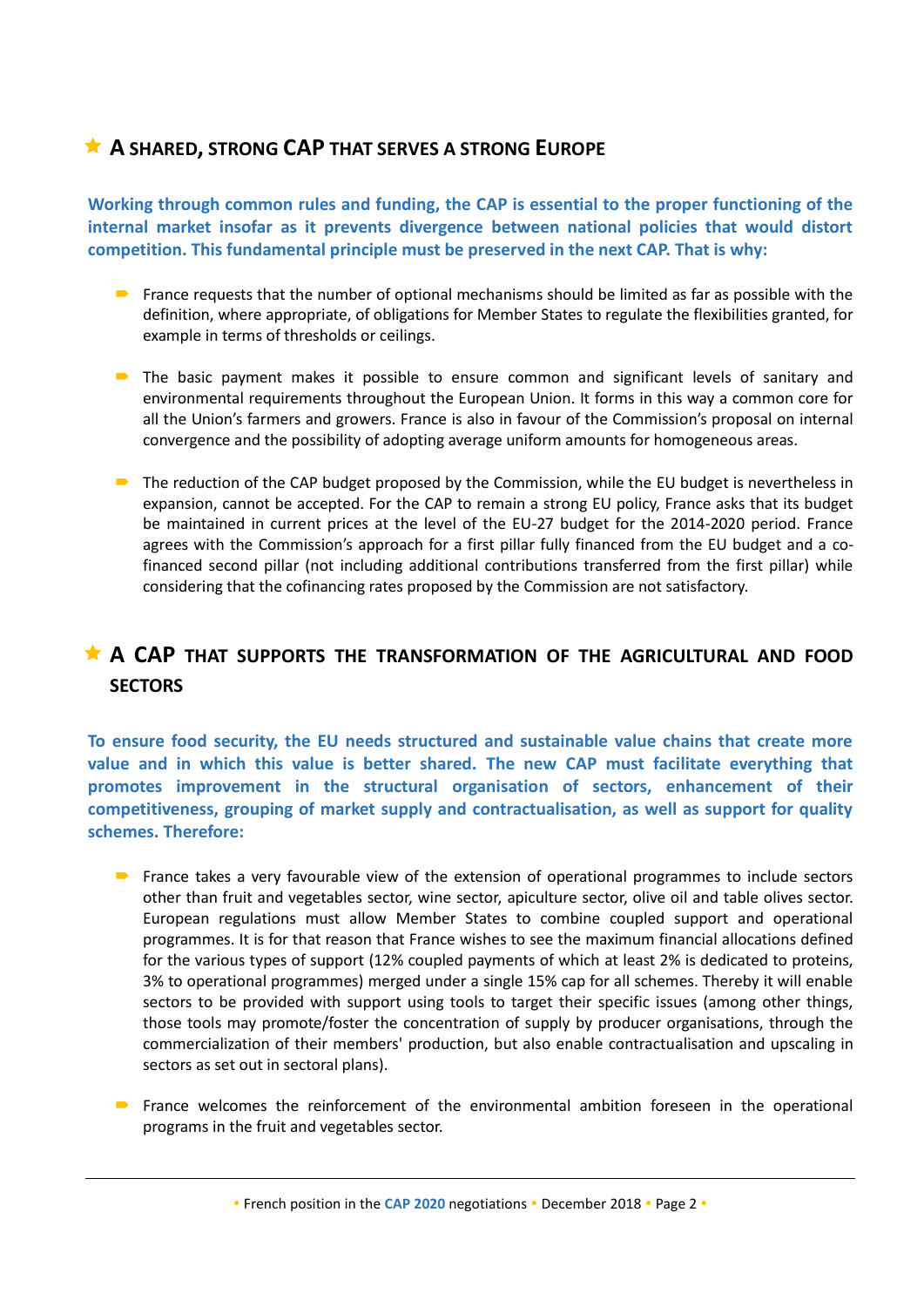- **•** France is an advocate for the European system of GIs and PDOs that guarantees the origin and traceability of high-quality products and which must not be weakened. From this stand point, France reaffirms its attachment to inclusion of the human factor in PDO definition and opposes the removal of the obligation to include proofs of origin in the mandatory specifications for PDOs and PGIs.
- In the wine sector, France does not wish to see an opening up of European vine varieties to include historically prohibited varieties for reasons relating to product quality and economics. Hybrid varieties that have the advantage of being naturally resistant to certain diseases, and are authorized in PGI specifications, must also be authorized in PDO specifications.
- **•** France advocates the schemes of the second pillar of the CAP, that allow to train farmers, to bring them advices for transforming their production system in order to increase resilience and sustainability , to ease innovation and knowledge transfer. France supports actions in favour of farmers setting-up (without prejudice to first pillar schemes), of investment in agricultural and food chain, of bioeconomy and circular economy and actions aiming to develop regional dynamics and collective approaches (cooperation, LEADER, EIP).

## **A CAP THAT DRIVES AMBITIOUS ENVIRONMENTAL GOALS BY GIVING THE AGRICULTURAL SECTOR THE MEANS TO CONDUCT ITS AGROECOLOGICAL TRANSITION**

**Insofar as agriculture uses natural and renewable resources it is directly confronted with climate change, just as it can help mitigate it under certain conditions. At the same time, Europe's citizens are increasingly vigilant with regard to the production methods used in agriculture, whether they have concerns for health, animal welfare or a desire to protect the environment. The CAP must support farmers' agroecological transition to production systems using fewer inputs (energy, pesticides, fertilisers, water) and which are more resilient.**

- To do so and in order to better promote and articulate CAP tools (eco-scheme, agri-environmental measures, payments for natural or other area-specific constraints, development of organic farming etc.), a minimum expenditure target for the environment should be set for the overall CAP budget.
- **•** France is in favour of assigning to the CAP clear objectives in those areas, quantified as far as possible. Regarding in particular the reduction in the use of plant protection products, France is in favour of an evolution of the European framework making it possible to set shared quantified objectives in order to guarantee a real environmental ambition and fair competition conditions.
- **•** France favours the three-level environmental architecture proposed by the Commission : a conditionality including current greening rules, as a common core of practices for all EU farmers and growers, an eco-scheme that is mandatory for Member States and optional for farmers to provide remuneration under the first pillar for environmentally-friendly practices, and Agri-Environmental and-Climate Measures under the second pillar.
- Where conditionality is concerned, it is France's wish that this should not lead to any regression in the requirements of 2014-2020 cross-compliance and greening, and that it be strengthened and simplified. France does favour simple, effective measures to match identified goals and issues (in particular soil protection, pesticides reduction, maintenance of biodiversity, water management,

• French position in the CAP 2020 negotiations • December 2018 • Page 3 •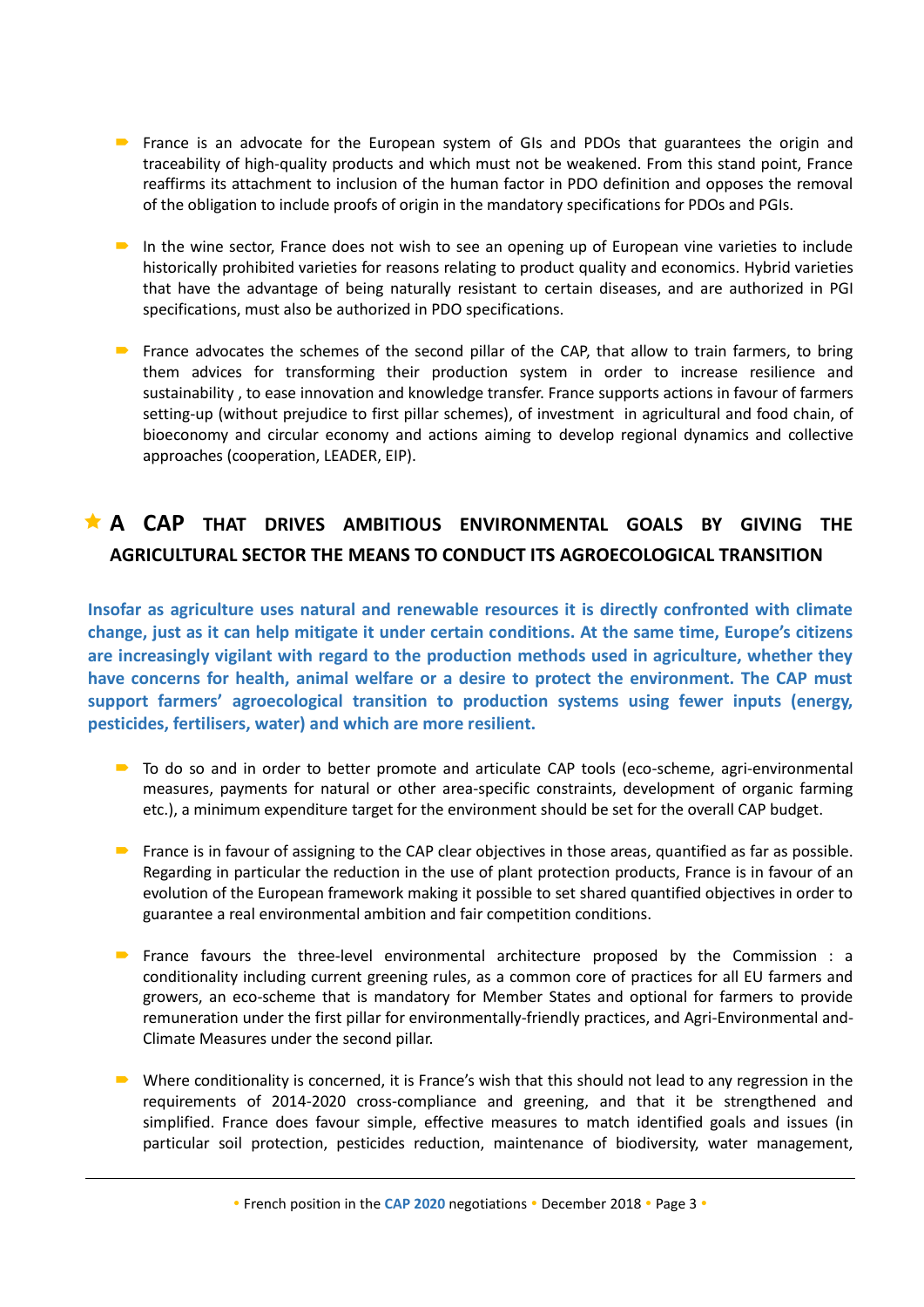disease prevention in animals and plants, improvement of air quality, animal welfare) rather than an accumulation of large numbers of measures with effects that are limited and difficult to control.

- Regarding the mandatory eco-scheme for Member States, France is in favour of this proposal, since it addresses our goal of payment, incentive on a lump sum basis, for the environmental services rendered by agriculture insufficiently rewarded by the market. This scheme must encourage to change agricultural production practices and in particular promote the development of the certification of agricultural practices (e.g. organic farming certification, environmental certification).
- **•** Regarding the agri-environment-climate measures (AECM), those measures must better support individual and collective approaches conducting to agroecological transition, by being simpler, more attractive and more incentive. France thus proposes to add an incentive amount to AECM to recognize the risk-taking associated to a change in production practices and systems. The AECM must also allow to support experimental approaches.

#### **A CAP THAT PROTECTS AGAINST CLIMATIC, SANITARY AND ECONOMIC RISKS**

**Driven by the dual factors of trade globalisation and climate change, there is a worsening in the hazards affecting production and sanitary risks, leading to greater volatility in market prices for agricultural products. France wishes that CAP offers a better risk prevention by reinforcing resilience of farming systems. It remains attached to the existing instruments for regulation but wishes to see greater reactivity in the response by public policies when a crisis occurs, and favours the development of risk management tools such as insurance and mutual funds.**

- **France recalls the importance of direct payments as an indispensable safety net.**
- It must be possible to extend the existing tools for the regulation of supply of products covered by quality schemes (wine, certain cheeses, most notably) to include all products under official quality signs and associated with a geographical location.
- **Existing crisis management tools must also be promoted and modernised to make them more** responsive. It would be appropriate to strengthen and make extensive use of market observatories and to set an alert threshold that would involve the Commission in defining proposals to be tabled in the Council and the European Parliament. In addition, the systematic use of tender procedures for public intervention for sectors which could currently benefit from it, would make it possible to avoid certain anticipatory behaviours that amplify crises and make it difficult to emerge from them. Lastly, it should be explicitly stated in available crisis measures that it is possible to put in place support for voluntary volume reductions.
- **France requests that the risk management tools available to farmers (e.g. insurance, mutual funds) be** modernised and supported financially to allow hazards to addressed effectively and to take more account of the frequency of their occurrence. France is asking for greater security in the legal framework to allow Member States to implement tax schemes that encourage precautionary savings against such contingencies.
- Moreover, France recalls that investment and support for modern, diversified and environmentally-

• French position in the CAP 2020 negotiations • December 2018 • Page 4 •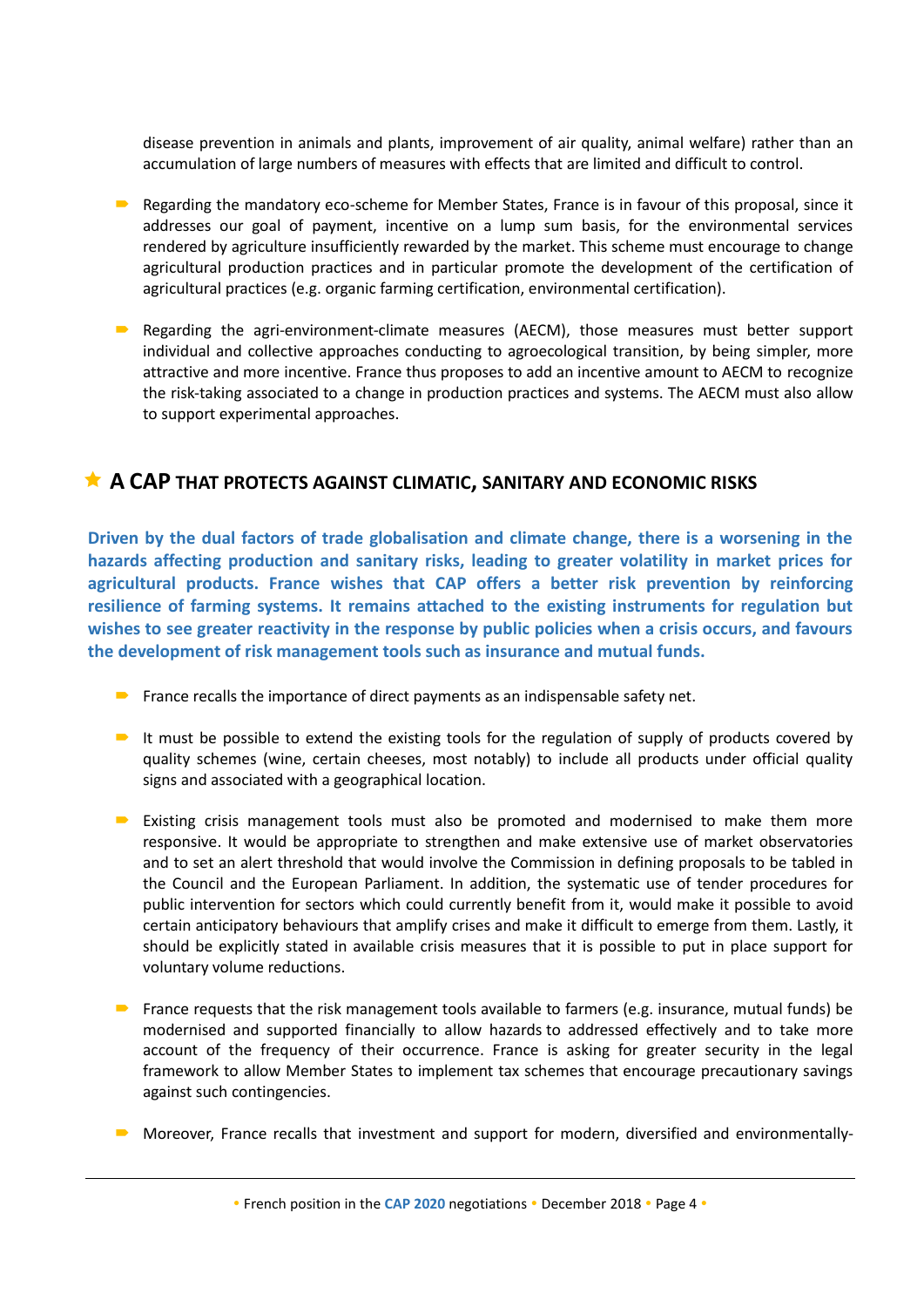friendly farms contributing to the resilience of farming systems, constitute a major factor in risk management and crisis prevention.

**France is in favour of the creation of a crisis reserve specifically for the agricultural sector, one that is** Europe-wide, multiannual and responsive. It has to be topped up during the period first and foremost by the appropriations carried over, then by the appropriations budgeted but not consumed and available under the EAGF and, as a last resort, by other sources of financing.

## **A CAP THAT ENSURES GENERATIONAL RENEWAL, VITALISES RURAL AREAS AND PROTECTS THE MOST VULNERABLE AND THE MOST DISTANT REGIONS**

**Generational renewal is a central economic and demographic issue for agricultural economy, agricultural sectors and sustainability of agriculture. It is an essential condition to be met if rural areas are to remain attractive and dynamic (40% of farmers could retire by 2022), and if a diversity of enterprises providing jobs in agricultural and food sector are to be maintained.** 

- **D** Consequently, policy in favour of setting-up and generational renewal of young farmers remains a priority for France in these negotiations; France takes a favourable view of the instruments proposed by the Commission for both the first and the second pillars.
- **•** France favours the provisions contained in the Commission's proposal aimed at targeting support on those holdings that offer most jobs, provisions such as redistributive payments and capping. The capping should however be simpler to implement and should not interfere with the incentive nature of environmental measures. Similarly, it should be possible to consider active farmers in ways that are simpler and defined by the Member State.
- $\blacksquare$  The new CAP must also continue to provide support specifically to the most vulnerable and the most distant regions.
- **•** France is an advocate of the payments for Areas facing Natural or Other Specific Constraints (ANCs), this being essential to the maintenance of farming activity in the most vulnerable areas. If it is to be effective, it must be possible to target the ANCs payments on the holdings that are most sustainable and those best suited to the upkeep of the regions concerned. Given their environmental vocation, France considers that the expenditure of ANCs payments in favour of maintaining extensive grassland farming shall be included in the expenditure target for the environment.
- **•** France advocates maintenance of the provisions specific to outermost regions under the POSEI system, whose budget must imperatively be preserved. Such regions are subject to particular constraints, enriching and contributing to the diversity of the Union; their specific character must be given recognition in the CAP.
- **•** France wishes, while respecting the diversity of the organization of the Member States, that the implementation of the future CAP enables territorial authorities (regional authorities in France) to exercise the functions of managing authorities for measures they will be in charge of, ensuring all the responsibilities for these measures (programming, financing, administrative and financial management).

• French position in the CAP 2020 negotiations • December 2018 • Page 5 •